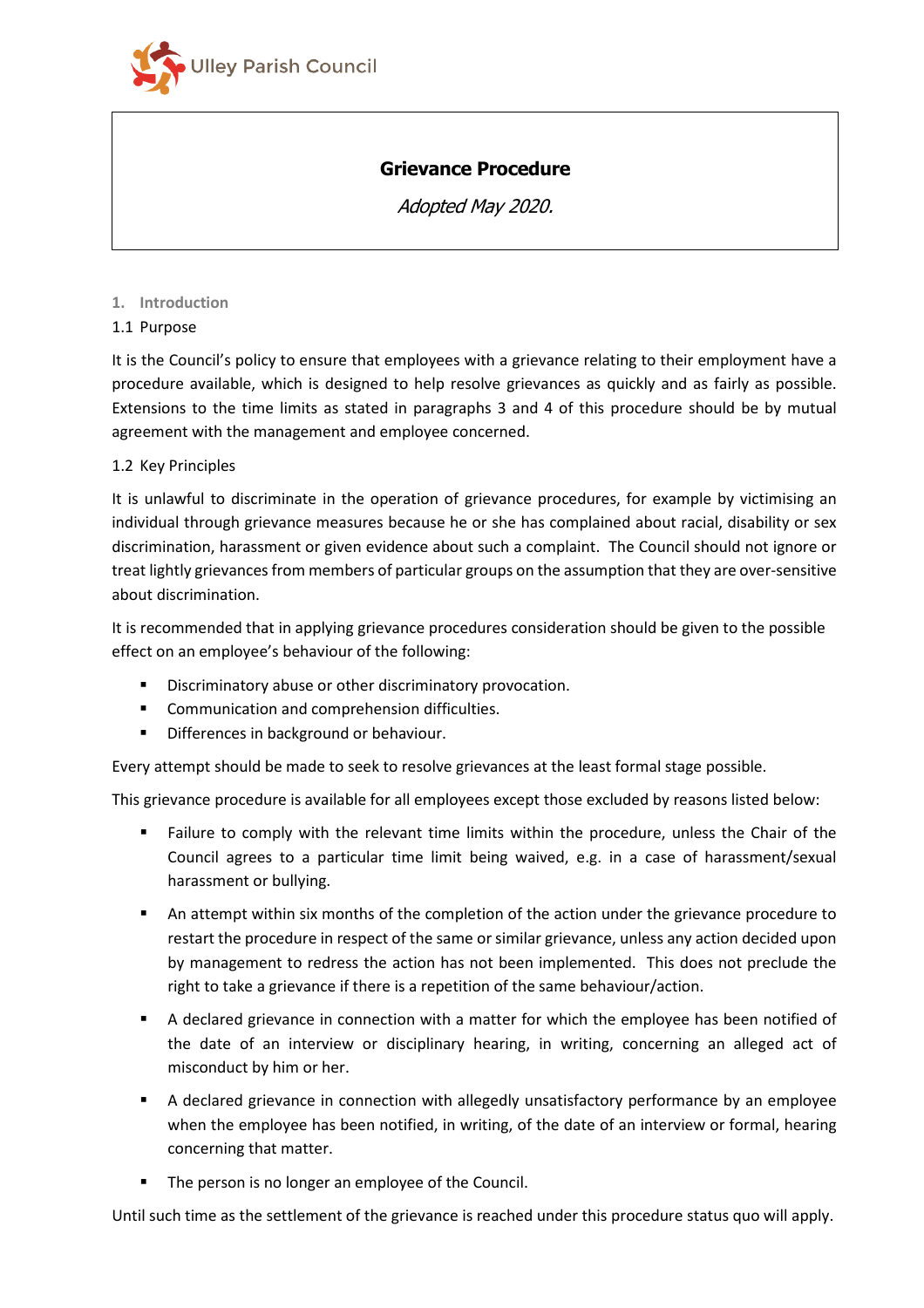

Failure to comply with any part of this procedure should be referred to the Vice-Chair of the Council.

This procedure does not exclude the following possibilities:

- That you and your representative approach the Chair of the Council in the first instance;
- That you be represented or be without representation;
- **That a group of employees be represented by a Trade Union official or;**
- That the procedure should be available to a group of employees sharing a grievance.

### **2. The Grievance Procedure**

2.1 Informal Discussions

If you have a grievance relating to your employment, other than a grading or associated pay issue, you should discuss this in the first instance with the Chair of the Council.

The Chair of the Council should reply orally as soon as possible, and, in any case, within three working days, setting out what action, if any, he/she proposes to take in relation to your grievance. The Chair of the Council will not refer the grievance to a meeting of the Parish Council, other than to report the final outcome.

Both Chair of the Council and employee may find it helpful to keep a note of such an informal meeting.

## 2.2 Stage 1

If you continue to be aggrieved, you, or your representative, should, within ten working days of receipt of the Chair of the Council's verbal response as set out above, put your grievance in writing giving the reasons as to why you continue to feel aggrieved to the Vice-Chair of the Council. You or your representative should keep at least one copy of the grievance.

The Vice-Chair of the Council should, within seven working days, arrange a meeting with the interested parties and, if you so desired, with your Trade Union Representative or fellow employee. The Vice-Chair of the Council will not report the matter to a meeting of the Parish Council.

Within seven working days after any such meeting the Vice-Chair of the Council will confirm any decision in writing. The Vice-Chair of the Council may refer the matter back with appropriate comments to the Chair of the Council or reject the grievance.

## 2.3 Stage 2

If you continue to be aggrieved in respect of your original complaint, your grievance must be resubmitted in writing to the Vice-Chair of the Council within ten working days of the date of receipt of the letter informing you that your grievance has not been upheld, giving the reasons why you are not satisfied with the action taken so far. The Vice-Chair will then make arrangements for the Appeals Panel to be convened, which will comprise three people, either embers of the Council, and/or other suitable independent people. The Chair and any members who have been involved in the matter shall not be involved in the appeals panel.

## **3. Trade Union Representation**

At any stage of the grievance procedure an employee may be accompanied by their trade union representative or by an employee of their choice. The hearing may be postponed for up to five working days if the representative of the employee's choice is not available.